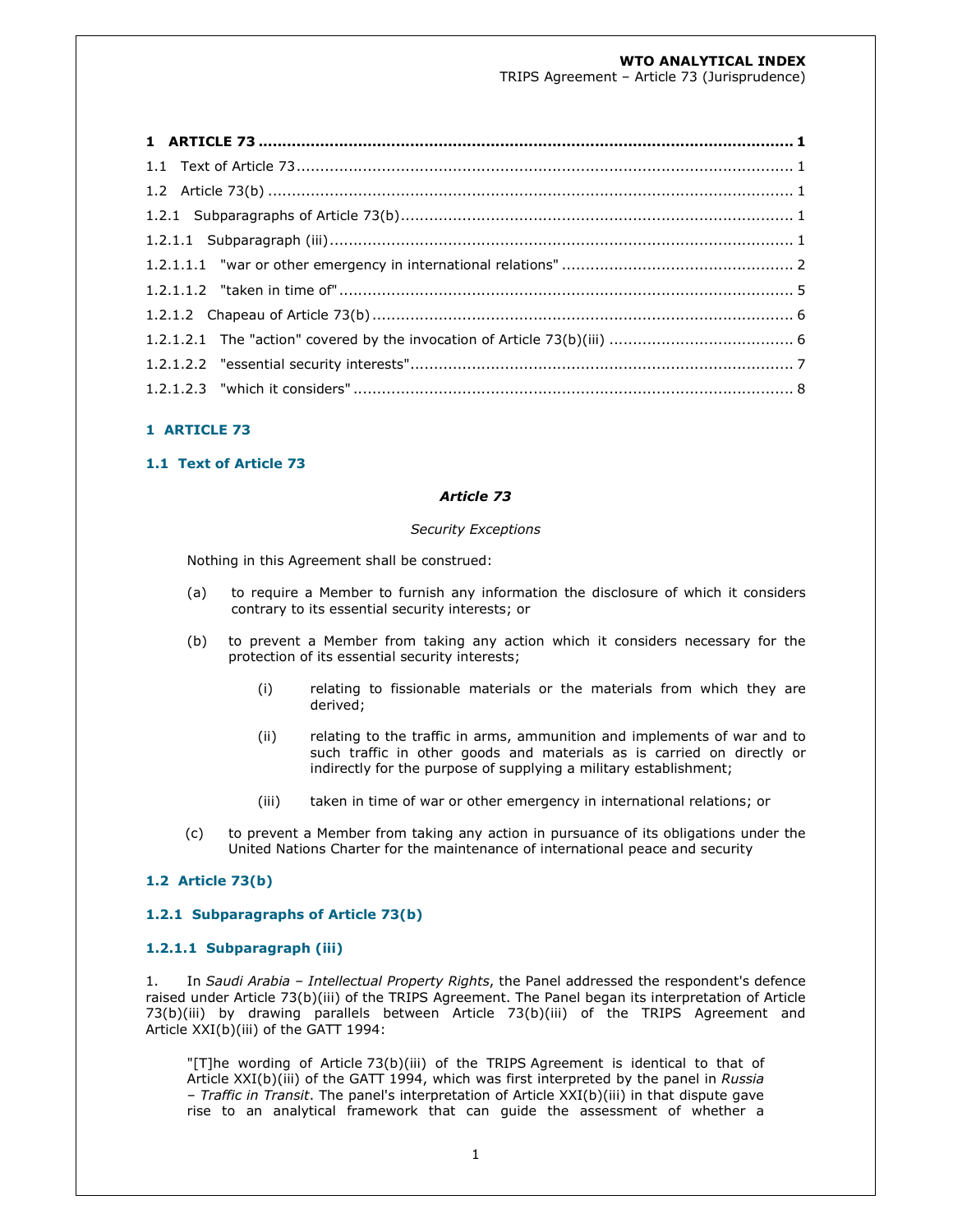respondent has properly invoked Article XXI(b)(iii) of the GATT 1994, or, for the purposes of this dispute, Article 73(b)(iii) of the TRIPS Agreement."<sup>1</sup>

2. Given the textual similarities between Article 73(b)(iii) of the TRIPS Agreement and Article XXI(b)(iii) of the GATT 1994, the Panel in *Saudi Arabia – Intellectual Property Rights*  applied the four-step analytical framework formulated by the panel in *Russia – Traffic in Transit*. The Panel framed this analytical framework as follows:

"a. whether the existence of a 'war or other emergency in international relations' has been established in the sense of subparagraph (iii) to Article 73(b);

b. whether the relevant actions were 'taken in time of' that war or other emergency in international relations;

c. whether the invoking Member has articulated its relevant 'essential security interests' sufficiently to enable an assessment of whether there is any link between those actions and the protection of its essential security interests; and

d. whether the relevant actions are so remote from, or unrelated to, the 'emergency in international relations' as to make it implausible that the invoking Member considers those actions to be necessary for the protection of its essential security interests arising out of the emergency." $2$ 

### **1.2.1.1.1 "war or other emergency in international relations"**

3. With respect to the first step in the analytical framework, the Panel in *Saudi Arabia – Intellectual Property Rights* stated that a panel would be required to assess whether the existence of a "war or other emergency in international relations" has been established in the sense of subparagraph (iii) of Article 73(b). The Panel elaborated on the content of this requirement as introduced by the panel in *Russia – Traffic in Transit*:

"The panel in *Russia – Traffic in Transit* concluded that the circumstance in subparagraph (iii) is 'an objective fact' that is 'amenable to objective determination'.<sup>3</sup> In other words, the panel concluded that the adjectival clause 'which it considers' in the chapeau of Article XXI(b)(iii) of the GATT 1994 'does not qualify the determination of the circumstance[]' in subparagraph (iii). In that panel's view, the evaluation of whether the respondent has satisfied the circumstance in subparagraph (iii) must 'be made objectively rather than by the invoking Member itself'.

The panel also concluded that the term 'emergency in international relations' refers generally 'to a situation of armed conflict, or of latent armed conflict, or of heightened tension or crisis, or of general instability engulfing or surrounding a state'. Such situations, in the panel's view, 'give rise to particular types of interests for the Member in question, i.e. defence or military interests, or maintenance of law and public order interests'. For the panel, while 'political' and 'economic' conflicts could sometimes be considered 'urgent' and 'serious' in a political sense, such conflicts will not be 'emergenc[ies] in international relations' within the meaning of subparagraph

<sup>1</sup> Panel Report, *Saudi Arabia – Intellectual Property Rights*, para. 7.241.

<sup>2</sup> Panel Report, *Saudi Arabia – Intellectual Property Rights*, para. 7.242.

<sup>3</sup> (*footnote original*) In its interpretation of this phrase in Article XXI(b)(iii) of the GATT 1994, the panel in *Russia – Traffic in Transit* took into account several elements, including: (a) the operation of subparagraphs (i) to (iii) as clauses that "qualify and limit the exercise of the discretion accorded to Members under the *chapeau*" (Panel Report, *Russia – Traffic in Transit*, para. 7.65); (b) the "substantially different" nature of the subject matter in subparagraphs (i) to (iii), each of which establishes an "alternative" requirement (ibid. paras. 7.67-7.68); (c) the ordinary meaning of the term "war" and the use of the term "or" to indicate that war is but one example of a larger category of "emergency in international relations" (ibid. para. 7.72 (emphasis omitted)); and (d) the negotiating history of Article XXI of the GATT 1947, which revealed, *inter alia*, that the potential abuse of the exceptions would be curtailed by limiting the circumstances in which the exceptions could be invoked to those circumstances specified in subparagraphs (i) to (iii) (ibid. para. 7.98(b)).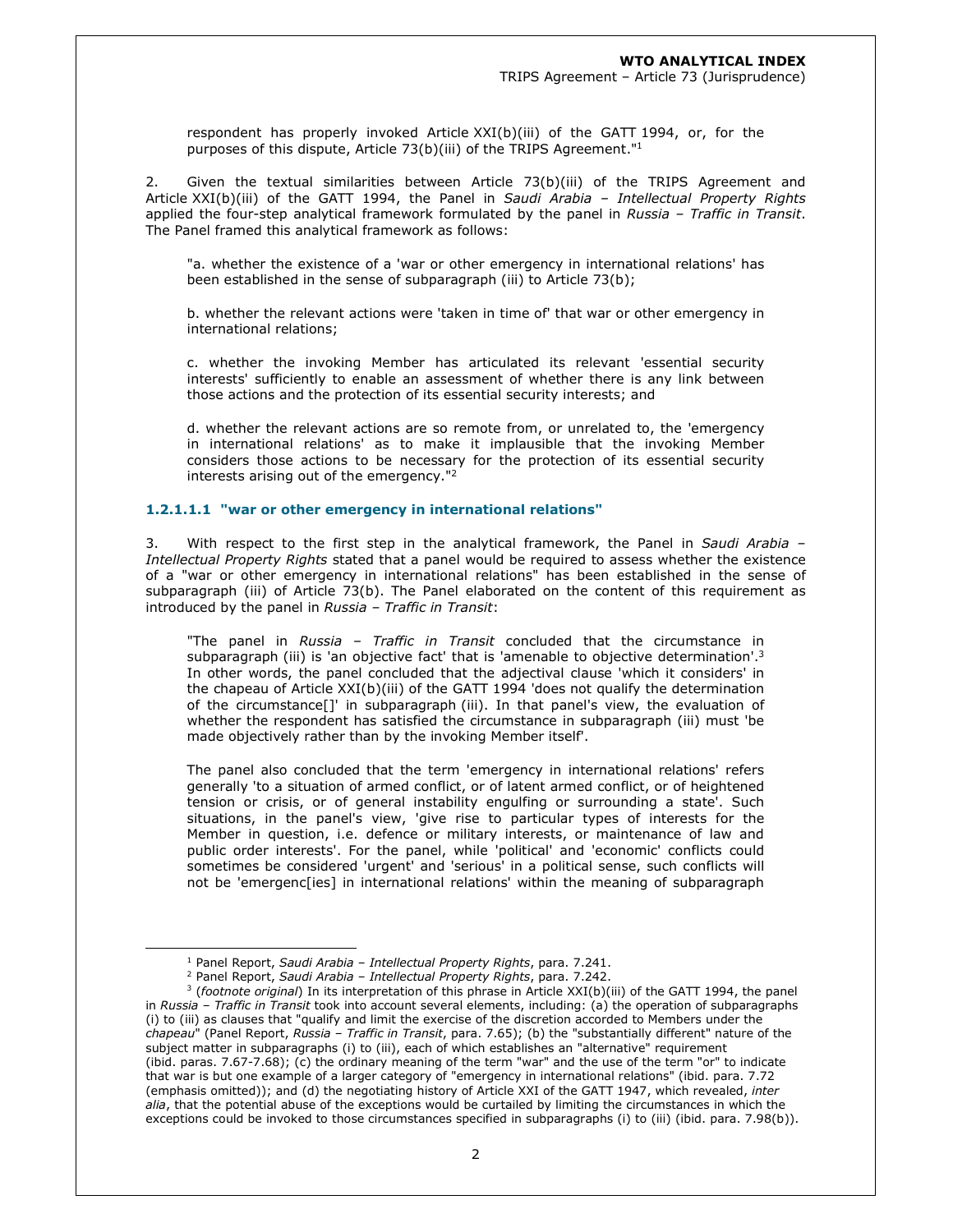(iii) 'unless they give rise to defence and military interests, or maintenance of law and public order interests'."<sup>4</sup>

4. After having outlined the analytical framework provided in *Russia – Traffic in Transit*, the Panel proceeded to the first and second steps in the analytical framework under Article 73(b)(iii) of the TRIPS Agreement. These steps together entail consideration of two issues: (a) whether an "emergency in international relations" exists between the disputing parties, and (b) whether the anti-sympathy measures and non-application of criminal procedures and penalties to beoutQ were "taken in time of" this emergency.<sup>5</sup>

5. Regarding the first step of the analytical framework, the Panel concluded that an "emergency in international relations" existed within the context of the dispute. The Panel focused, in particular, on the "situation … of heightened tension or crisis" between the parties:

"[T]he Panel considers that 'a situation … of heightened tension or crisis' exists in the circumstances in this dispute, and is related to [the respondent's] 'defence or military interests, or maintenance of law and public order interests' (i.e. essential security interests), sufficient to establish the existence of an 'emergency in international relations' that has persisted since at least 5 June 2017. The Panel notes at the outset that it is the combination of the considerations that follow which sustains this conclusion, rather than any one of them being necessarily decisive in its own right."<sup>6</sup>

6. The Panel proceeded to outline four considerations that led to this conclusion: (a) the nature and significance of the severance of all relations by the respondent with the complainant; (b) the grave and serious nature of the deterioration of relations between the parties as exhibited by the respondent's allegations that the complainant had repudiated certain agreements designed to combat terrorism in the region; (c) the fact that the "action" to be examined under the chapeau of Article 73(b) is not the severance of all relations; and (d) the fact that certain forms of cooperation between the disputing parties highlighted by the complainant did not call into question the nature of the emergency.

7. First, the Panel recalled that, on 5 June 2017, the respondent "severed diplomatic and consular relations with [Qatar], and imposed comprehensive measures putting an end to all economic and trade relations between [itself and Qatar]". The Panel also noted that a press agency in the respondent's territory reported the actions of the respondent and their underlying rationale:

"An official source stated that the Government of the Kingdom of Saudi Arabia emanating from exercising its sovereign rights guaranteed by the international law and protecting its national security from the dangers of terrorism and extremism has decided to sever diplomatic and consular relations with the State of Qatar, close all land, sea and air ports, prevent crossing into Saudi territories, airspace and territorial waters."<sup>7</sup>

8. As part of this first consideration, the Panel also discussed the significance of the severance of all relations by the respondent and other WTO Members with the complainant:

"The Panel agrees with Saudi Arabia that one Member's severance of 'all diplomatic and economic ties' with another Member could be regarded as 'the ultimate State expression of the existence of an emergency in international relations'. The UAE observed that Saudi Arabia's severance of relations with Qatar, 'in and of itself, indicates the gravity of the situation', and 'there are few circumstances in international relations short of war that constitute a more serious state of affairs'.

The Panel notes that the severance of diplomatic or consular relations has been characterized as 'a unilateral and discretionary act usually decided upon only as a last resort when a severe crisis occurs in the relations between' a sending state and a

<sup>4</sup> Panel Report, *Saudi Arabia – Intellectual Property Rights*, paras. 7.244-7.245.

<sup>5</sup> Panel Report, *Saudi Arabia – Intellectual Property Rights*, para. 7.256.

<sup>6</sup> Panel Report, *Saudi Arabia – Intellectual Property Rights*, para. 7.257.

<sup>7</sup> Panel Report, *Saudi Arabia – Intellectual Property Rights*, para. 7.258.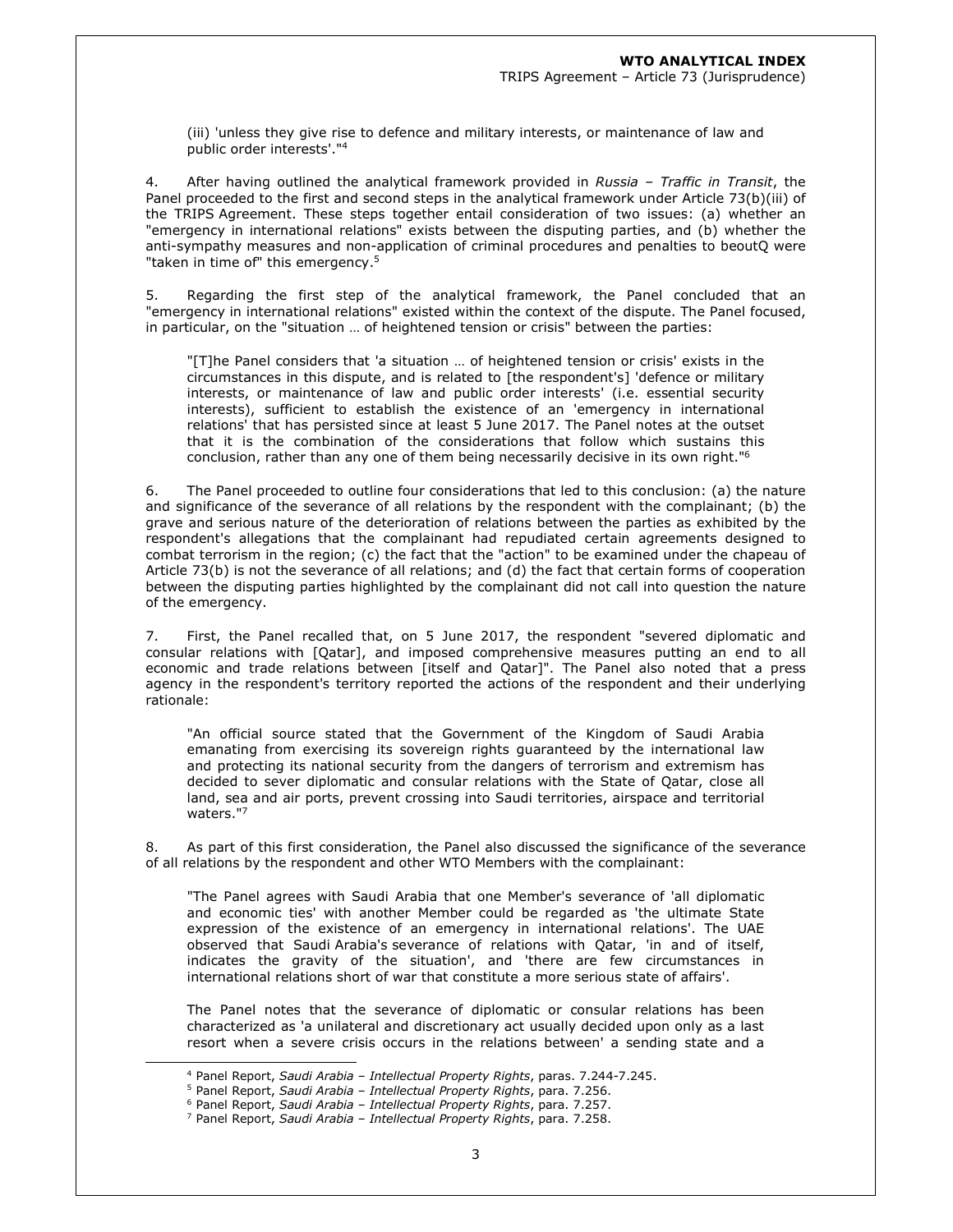receiving state. The severance of such relations typically brings about 'the termination of all direct official communication between' the two states. The severance of diplomatic relations is an 'exceptional' act, and it has been observed that '[b]reaking off diplomatic relations has become rarer and they are nowadays sometimes even maintained in times of armed conflict. … The temporary or permanent recall of a mission is used more frequently and is resorted to in case of security issues or serious crises in diplomatic relations.' It has also been observed that the breaking off of diplomatic and consular relations "was usually accompanied by rising tension in public opinion and by hostility'.

In this connection, the Panel further notes that Article 41 of the UN Charter—located in Chapter VII thereof, entitled 'Action with Respect to Threats to the Peace, Breaches of the Peace, and Acts of Aggression'—provides that the UN Security Council may decide what measures, short of the use of armed force, are to be employed to give effect to its decisions. Article 41 states that these measures 'may include complete or partial interruption of economic relations and of rail, sea, air, postal, telegraphic, radio, and other means of communication, and the severance of diplomatic relations'.

Saudi Arabia's severance of all diplomatic, consular and economic ties with Qatar, viewed in the context of similar actions taken by several other nations and the relevant history recounted in this Report, falls into the category of cases in which such action can be characterized in terms of an exceptional and serious crisis in the relations between two or more States."<sup>8</sup>

9. Moving to the second consideration, the Panel noted that the respondent repeatedly alleged that the complainant had, *inter alia*, repudiated certain agreements that were designed to address regional concerns of security and stability, supported terrorism and extremism, and interfered in the internal affairs of other countries. The Panel declined to state any position on the relations between these two parties, observing only the "grave and serious nature of the deterioration and rupture in relations between these Members" and the explicit relationship between these agreements and the respondent's security interests:

"The Panel expresses or implies no position concerning any of these allegations, and recalls that Qatar strongly denied the various accusations made by Saudi Arabia. It suffices to observe that the nature of the allegations constitutes further evidence of the grave and serious nature of the deterioration and rupture in relations between these Members, and is also explicitly related to Saudi Arabia's security interests. In the Panel's view, when a group of States repeatedly accuses another of supporting terrorism and extremism, as described in greater detail earlier, that in and of itself reflects and contributes to a 'situation … of heightened tension or crisis' between them that relates to their security interests. Thus, in the light of the reasons advanced by Saudi Arabia for its actions, the Panel does not accept Qatar's view that the events culminating in the severance of relations can be characterized as a 'mere political or economic' dispute."<sup>9</sup>

10. As to the third consideration, the Panel noted the argument of the complainant and a third party that it might involve circular reasoning and/or render one of the two main elements of Article 73(b)(iii) redundant, if the respondent's severance of all diplomatic and economic relations with the complainant on 5 June 2017 were deemed to constitute both the "emergency in international relations" under subparagraph (iii) and the "action which [the respondent] considers necessary for the protection of its essential security interests" under the chapeau of Article 73(b). The Panel ultimately disagreed with this line of argumentation:

"It is not necessary for the Panel to determine whether, and if so, to what extent one and the same action or factual circumstance may constitute both an 'emergency in international relations' and the 'action' the Member concerned considers 'necessary for the protection of its essential security interests' and 'taken in time of' that emergency. In this case, the 'action' that the Panel must examine under the chapeau of

<sup>8</sup> Panel Report, *Saudi Arabia – Intellectual Property Rights*, paras. 7.259-7.262.

<sup>9</sup> Panel Report, *Saudi Arabia – Intellectual Property Rights*, para. 7.263.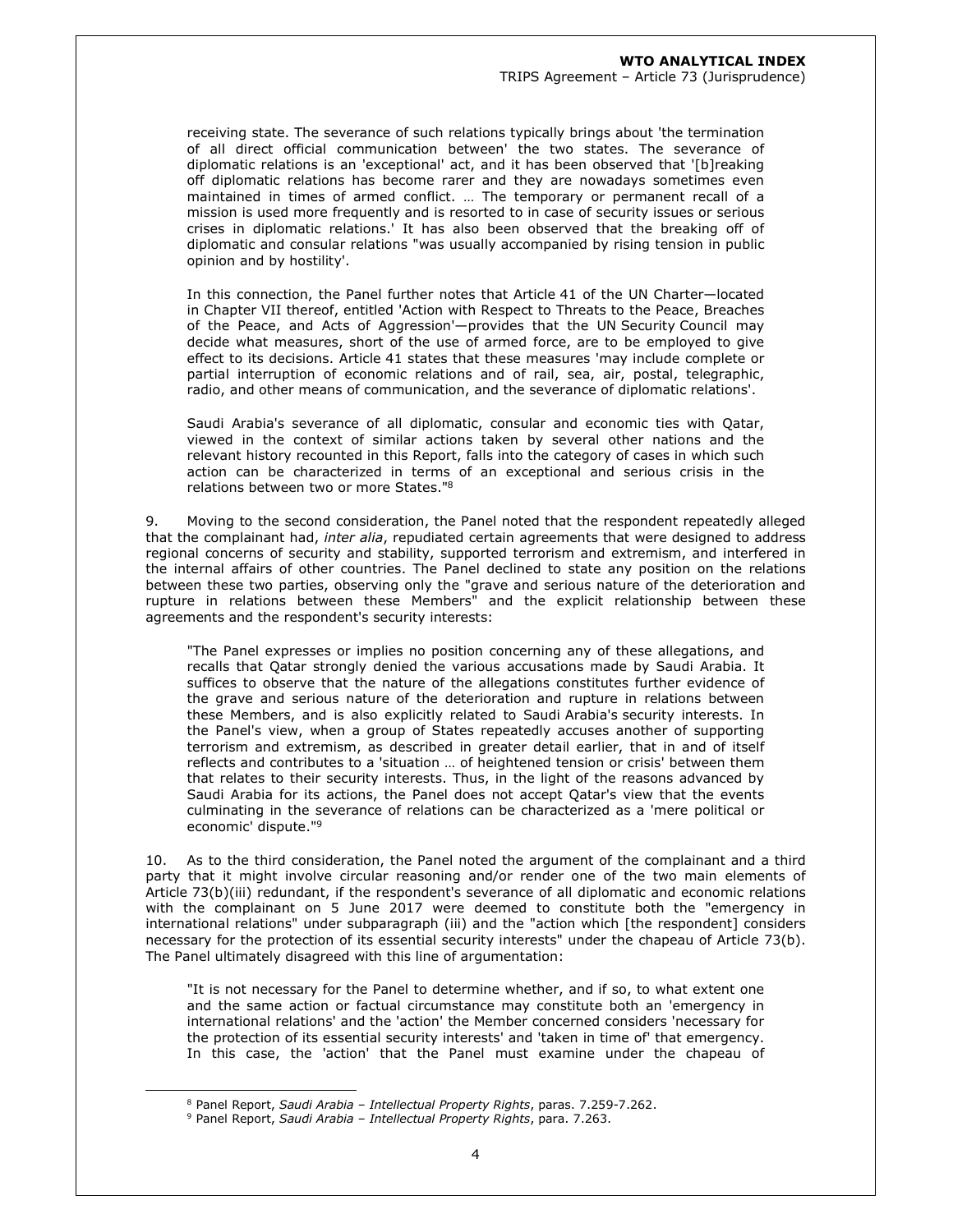Article 73(b) is not the severance of diplomatic and economic relations that took place on 5 June 2017."<sup>10</sup>

11. The Panel then further clarified the actions that it would examine under the chapeau of Article 73(b):

"The Panel recalls that the 'action[s]' that it must examine under the chapeau are the specific acts and omissions attributable to Saudi Arabia that it has found to be inconsistent with the TRIPS Agreement. In this case, these are: (a) the measures that, directly or indirectly, have had the result of preventing beIN from obtaining Saudi legal counsel to enforce its IP rights through civil enforcement procedures before Saudi courts and tribunals; and (b) Saudi Arabia's non-application of criminal procedures and penalties to be applied to beoutQ. Qatar itself stressed that the severance of relations is distinct from the measures it is challenging."<sup>11</sup>

12. Finally, as regards its fourth consideration, the Panel did not consider that various forms of cooperation between the disputing parties highlighted by the complainant would call into question the persistence of the "emergency in international relations" between the parties. The Panel stated that it was not in dispute that the complete severance of diplomatic, consular and economic relations has remained essentially unchanged between June 2017 and the present.<sup>12</sup>

#### **1.2.1.1.2 "taken in time of"**

13. With respect to the second step of the analytical framework, the Panel noted that the panel in *Russia – Traffic in Transit* had examined the introductory phrase "taken in time of" in subparagraph (iii). The Panel stated the following:

"This phrase connects the 'action' referred to in the chapeau of paragraph (b) to the phrase 'emergency in international relations' in subparagraph (iii). In the panel's view, this introductory phrase 'require[s] that the action be taken *during* the war or other emergency in international relations'. The connection between these two elements constitutes a 'chronological concurrence [that] is also an objective fact, amenable to objective determination'."<sup>13</sup>

14. Applying this provision to the facts, the Panel recalled its foregoing assessment of the existence of an "emergency in international relations" and its conclusion that this emergency has persisted since at least 5 June 2017. The Panel considered that it followed from this assessment and conclusion that the two actions that it must examine under the chapeau of Article 73(b) were "taken in time of" the "emergency in international relations"<sup>14</sup>:

"The measures at issue are of a continuing nature, as opposed to acts or omissions that occurred or were completed on a particular date, and neither party has suggested that the Panel must assign any dates to them for the purposes of examining the claims and defences before the Panel. In the Panel's view, it suffices to note that beoutQ did not commence operations until August 2017, and hence the actions to be examined under the chapeau were 'taken in time of' the 'emergency in international relations' that has persisted since at least 5 June 2017.

The Panel thus concludes that the measures that, directly or indirectly, have had the result of preventing beIN from obtaining Saudi legal counsel to enforce its IP rights through civil enforcement procedures before Saudi courts and tribunals (i.e. antisympathy measures), and Saudi Arabia's non-application of criminal procedures and penalties to be applied to beoutQ, were 'taken in time of war or other emergency in international relations'."<sup>15</sup>

<sup>10</sup> Panel Report, *Saudi Arabia – Intellectual Property Rights*, para. 7.264.

<sup>11</sup> Panel Report, *Saudi Arabia – Intellectual Property Rights*, para. 7.265.

<sup>12</sup> Panel Report, *Saudi Arabia – Intellectual Property Rights*, para. 7.266.

<sup>13</sup> Panel Report, *Saudi Arabia – Intellectual Property Rights*, para. 7.247. <sup>14</sup> Panel Report, *Saudi Arabia – Intellectual Property Rights*, para. 7.269.

<sup>15</sup> Panel Report, *Saudi Arabia – Intellectual Property Rights*, paras. 7.269-7.270.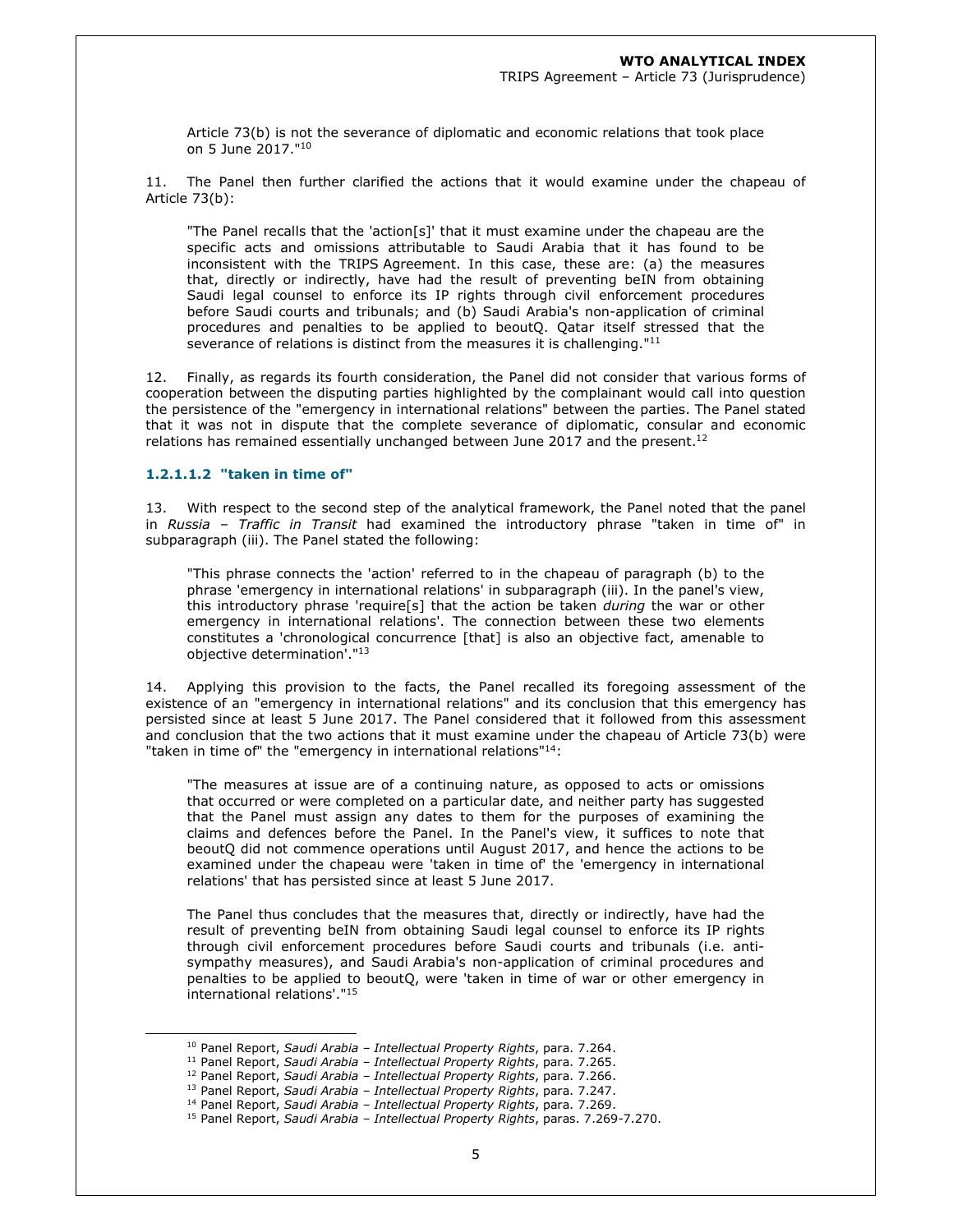# **1.2.1.2 Chapeau of Article 73(b)**

### **1.2.1.2.1 The "action" covered by the invocation of Article 73(b)(iii)**

15. Prior to determining the requirements under the chapeau of Article 73(b) for invoking the security exception contained therein, the Panel in *Saudi Arabia – Intellectual Property Rights* determined whether the "action[s]" referred to in the chapeau of Article 73(b) covered the measures found to violate the specified obligations of the TRIPS Agreement. The Panel noted that the respondent's arguments under Article 73(b)(iii) of the TRIPS Agreement focused on its "comprehensive measures" taken on 5 June 2017. This led the complainant to state repeatedly that these "actions" were not the measures that it was challenging, and to argue that the respondent had therefore not actually invoked any defence under Article 73(b) with respect to the specific measures at issue in this dispute.<sup>16</sup>

16. The Panel concluded that the "actions" covered by the respondent's invocation of Article 73(b)(iii) of the TRIPS Agreement included the anti-sympathy measures and the non-application of criminal procedures and penalties to beout $Q<sup>17</sup>$  The Panel arrived at this conclusion based on its understanding of the respondent's submissions as invoking Article 73 in respect of, and to be applied to, the entire matter before the Panel. The Panel explained the reasoning that had informed its understanding of the respondent's application of Article 73, and responded to the complainant's assertions that the respondent had not invoked Article 73 with respect to the measures at issue:

"In its first written submission, Saudi Arabia stated that it has 'properly invoked the Security Exception in Article 73(b)(iii) of the TRIPS Agreement' and the consequence of that, according to Saudi Arabia, is that the Panel 'should decline to proceed further in this dispute because a WTO dispute settlement panel is not capable of resolving the national security matter at issue'. In its second written submission, Saudi Arabia stated that it 'has established that its invocation of the *Security Exceptions* under Article 73 of the TRIPS Agreement is justified and that no additional findings be made in this dispute'. In short, according to Saudi Arabia, the effect of its invocation of Article 73 was that no further findings can be made in this dispute and thus Article 73 operated to end the case. On that basis, the invocation of Article 73 was an invocation of the security exception in respect of, and which applied to, the entire matter before the Panel.

To clarify the relationship of the 'measures at issue' identified by Qatar and the 'comprehensive measures' taken by Saudi Arabia on 5 June 2017, the Panel asked Saudi Arabia 'whether Saudi Arabia is asserting that any of the acts or omissions raised by Qatar as the measures at issue are 'action which it considers necessary for the protection of its essential security interests' for purposes of Article 73 of the TRIPS Agreement'. Saudi Arabia responded that, with the potential exception of the travel restrictions, it was not asserting that any of the alleged acts or omissions is an 'action which it considers necessary for the protection of its essential security interests' for purposes of Article 73 of the TRIPS Agreement. This statement was relied upon by Qatar as a concession by Saudi Arabia that Article 73 was not being invoked in respect of the measures at issue in this case. Thus, Qatar contended, the invocation of Article 73 must fail.

However, a closer analysis of Saudi Arabia's position shows that Saudi Arabia was not resiling from what it had set forth in its written pleadings. Rather, Saudi Arabia invoked Article 73 in respect of, and as applied to, the entire matter before the Panel, and was not directing its invocation at the specific measures identified by Qatar. The Panel notes that, given that Saudi Arabia denied that some of the measures identified by Qatar existed in fact, it would have been contradictory for Saudi Arabia to say that it had invoked Article 73 specifically in respect of measures whose existence it denied.

Saudi Arabia affirmed that its invocation of Article 73 covered the measures at issue identified by Qatar. Saudi Arabia argued that Qatar's panel request asserts the

<sup>16</sup> Panel Report, *Saudi Arabia – Intellectual Property Rights*, para. 7.273.

<sup>17</sup> Panel Report, *Saudi Arabia – Intellectual Property Rights*, para. 7.278.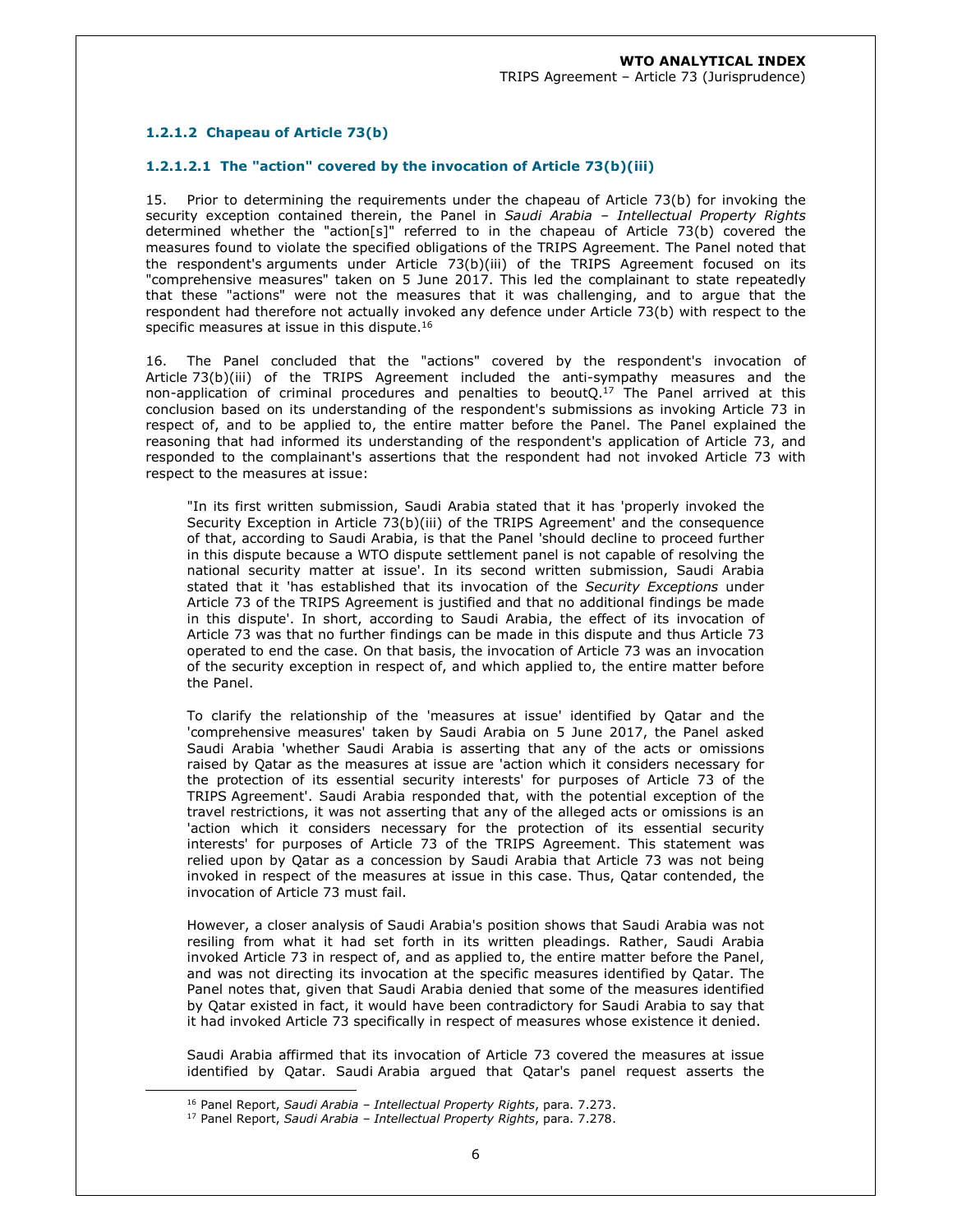existence of a 'direct relationship' between the comprehensive measures and the related measures referenced by Qatar. Saudi Arabia also adopted the view that 'a panel cannot parse out the individual measures taken as part of the overall action of severing diplomatic and economic relations, and seek to apply the plausibility test to each element separately and out of context'. In response to a question by the Panel, Saudi Arabia stated that it considers that the 'comprehensive measures … extend to and encompass the measures referenced by the complaining party in this dispute'. Saudi Arabia's position was that the comprehensive measures were taken precisely for the purpose of protecting the essential security interests for which it invokes the security exception in Article 73."<sup>18</sup>

### **1.2.1.2.2 "essential security interests"**

17. With respect to the third step of the analytical framework, the Panel in *Saudi Arabia – Intellectual Property Rights* noted that the panel in *Russia – Traffic in Transit* had concluded that a panel would be required to assess whether a respondent has sufficiently articulated its "essential security interests" in the sense of the chapeau of paragraph (b). The Panel considered that essential security interests would relate to "the quintessential functions of the state" and would be governed by the obligation of good faith:

"The panel noted that 'essential security interests' is evidently a narrower concept than 'security interests', with the former generally concerning 'those interests relating to the quintessential functions of the state, namely, the protection of its territory and its population from external threats, and the maintenance of law and public order internally'. For the panel, '[t]he specific interests that are considered directly relevant to the protection of a state from such external or internal threats will depend on the particular situation and perceptions of the state in question, and can be expected to vary with changing circumstances'. For these reasons, the panel considered that 'it is left, in general, to every Member to define what it considers to be its essential security interests'.

The panel noted, however, that a Member is not 'free to elevate any concern to that of an 'essential security interest''; rather, 'the discretion of a Member to designate particular concerns as 'essential security interests' is limited by its obligation to interpret and apply Article XXI(b)(iii) of the GATT 1994 in good faith'. For the panel, this 'obligation of good faith' requires that Members not use the security exception as a means to circumvent their WTO obligations.<sup>19</sup> The panel concluded that '[i]t is therefore incumbent on the invoking Member to articulate the essential security interests said to arise from the emergency in international relations sufficiently enough to demonstrate their veracity.<sup>"20</sup>

18. Applying its interpretation of the legal provision to the facts, the Panel considered that the respondent sufficiently articulated its "essential security interests". The Panel was cognizant of the dangers of terrorism and extremism invoked by the respondent, as well as the nature of its assessment of the respondent's invocation of its essential security interests as not being "particularly onerous":

"First, Saudi Arabia has expressly articulated its 'essential security interests', in terms of protecting itself 'from the dangers of terrorism and extremism'. Thus, the situation in this case contrasts to the situation that arose in *Russia – Traffic in Transit*, in which the respondent appeared not to expressly articulate its essential security interests at all. Second, the interests identified by Saudi Arabia are ones that clearly 'relat[e] to the quintessential functions of the state, namely, the protection of its territory and its

<sup>18</sup> Panel Report, *Saudi Arabia – Intellectual Property Rights*, paras. 7.274-7.277.

<sup>19</sup> (*footnote original*) In what it deemed a "glaring example" of a respondent's circumvention of its WTO obligations, the panel in *Russia – Traffic in Transit* stated that a respondent could seek, hypothetically, to release itself from the structure of "reciprocal and mutually advantageous arrangements" that constitutes the multilateral trading system. The respondent would do so "simply by re-labelling trade interests that it had agreed to protect and promote within the system, as 'essential security interests', falling outside the reach of that system". (Panel Report, *Saudi Arabia – Intellectual Property Rights*, fn 781 to para. 7.249 (referring to Panel Report, *Russia – Traffic in Transit*, para. 7.133.))

<sup>20</sup> Panel Report, *Saudi Arabia – Intellectual Property Rights*, paras. 7.249-7.250.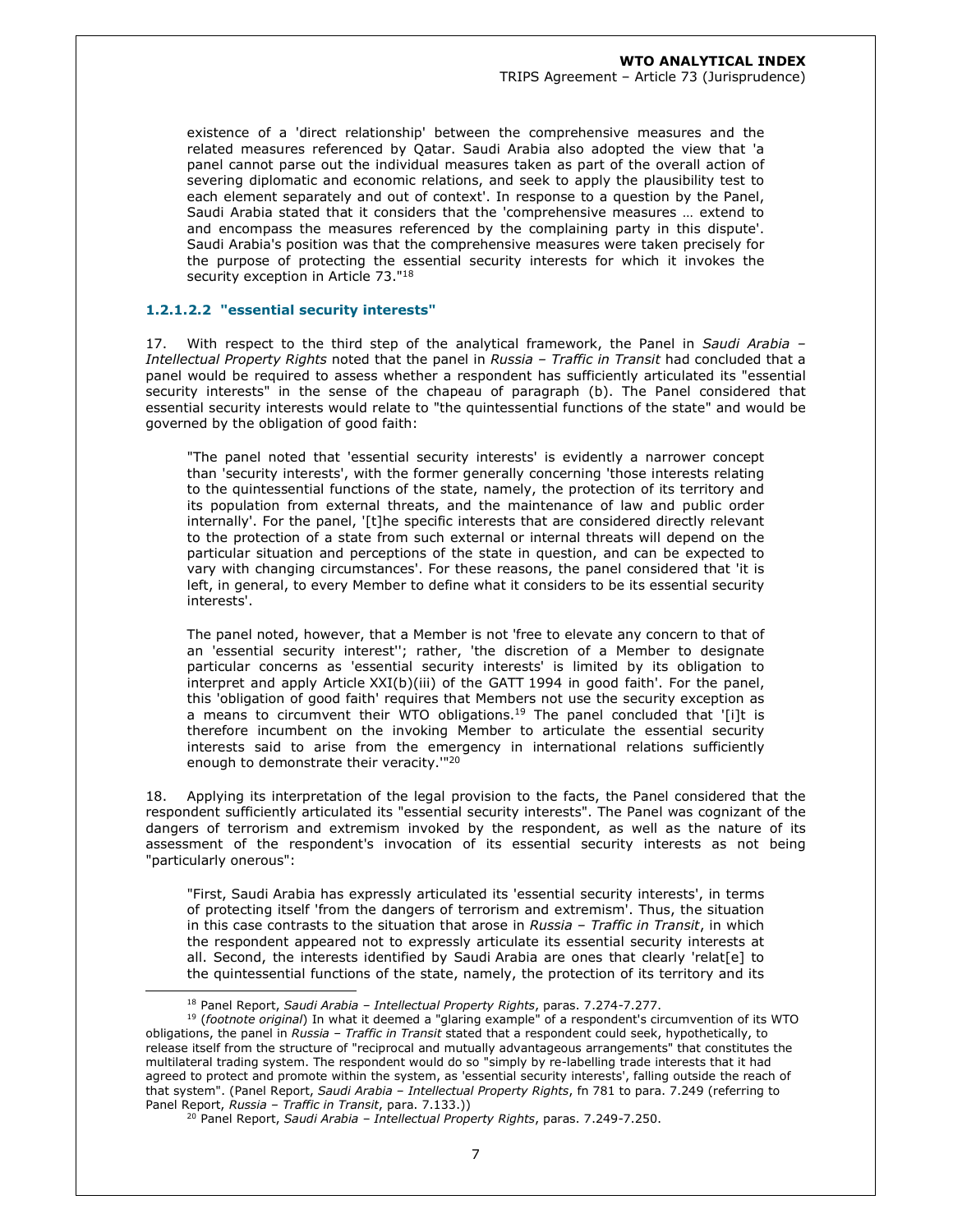population from external threats, and the maintenance of law and public order internally'.

Although Qatar argued that Saudi Arabia's formulations of its essential security interests are 'vague' or 'imprecise', the Panel sees no basis in the text of Article 73(b)(iii), or otherwise, for demanding greater precision than that which has been presented by Saudi Arabia. The Panel recalls that, in *Russia – Traffic in Transit*, the standard applied to the invoking Member was whether its articulation of its essential security interests was 'minimally satisfactory' in the circumstances. The requirement that an invoking Member articulate its 'essential security interests' sufficiently to enable an assessment of whether the challenged measures are related to those interests is not a particularly onerous one, and is appropriately subject to limited review by a panel. The reason is that this analytical step serves primarily to provide a benchmark against which to examine the 'action' under the chapeau of Article 73(b). That is, this analytical step enables an assessment by the Panel of whether either of the challenged measures found to be inconsistent with the TRIPS Agreement is plausibly connected to the protection of those essential security interests.

Based on the foregoing, the Panel concludes that Saudi Arabia's articulation of its relevant 'essential security interests' is sufficient to enable an assessment of whether there is any link between the relevant actions and the protection of its essential security interests."<sup>21</sup>

### **1.2.1.2.3 "which it considers"**

19. With respect to the fourth and final step of the analytical framework, the Panel noted that the panel in *Russia – Traffic in Transit* had considered the "obligation of good faith" to apply not only to the respondent's articulation of "its essential security interests", but also to the connection between the measures at issue and those interests. The panel in *Russia – Traffic in Transit* further elaborated on this obligation:

"This obligation, for the panel, is 'crystallized in demanding that the measures at issue meet a minimum requirement of plausibility in relation to the proffered essential security interests'. Specifically, a panel must determine 'whether the measures are so remote from, or unrelated to, the … emergency that it is implausible that [the respondent] implemented the measures for the protection of its essential security interests arising out of the emergency'."<sup>22</sup>

20. With respect to the connection between the measures and the essential security interests, the Panel noted that both parties had suggested that the Panel may and should assess the relationship (if any) between the relevant measures and the "emergency in international relations".<sup>23</sup> The Panel considered that the respondent sought to protect its essential security interests by ending any direct or indirect interaction with the complainant:

"The Panel notes that Saudi Arabia's position in this dispute is that it seeks to protect Saudi citizens and the Saudi population, Saudi government institutions, and the territory of Saudi Arabia from the threats of terrorism and extremism. One of the means through which Saudi Arabia seeks to protect these essential security interests is by ending any direct or indirect interaction between Saudi Arabia and Qatar, extending to their respective populations and institutions. An action that Saudi Arabia has taken for this purpose is to refuse to interact with Qatar in the context of WTO dispute settlement proceedings. Another is to end or prevent any direct or indirect interaction or contact between Saudi Arabian and Qatari nationals."<sup>24</sup>

<sup>21</sup> Panel Report, *Saudi Arabia – Intellectual Property Rights*, paras. 7.280-7.282.

<sup>22</sup> Panel Report, *Saudi Arabia – Intellectual Property Rights*, para. 7.252.

<sup>23</sup> Panel Report, *Saudi Arabia – Intellectual Property Rights*, para. 7.283.

<sup>24</sup> Panel Report, *Saudi Arabia – Intellectual Property Rights*, para. 7.284.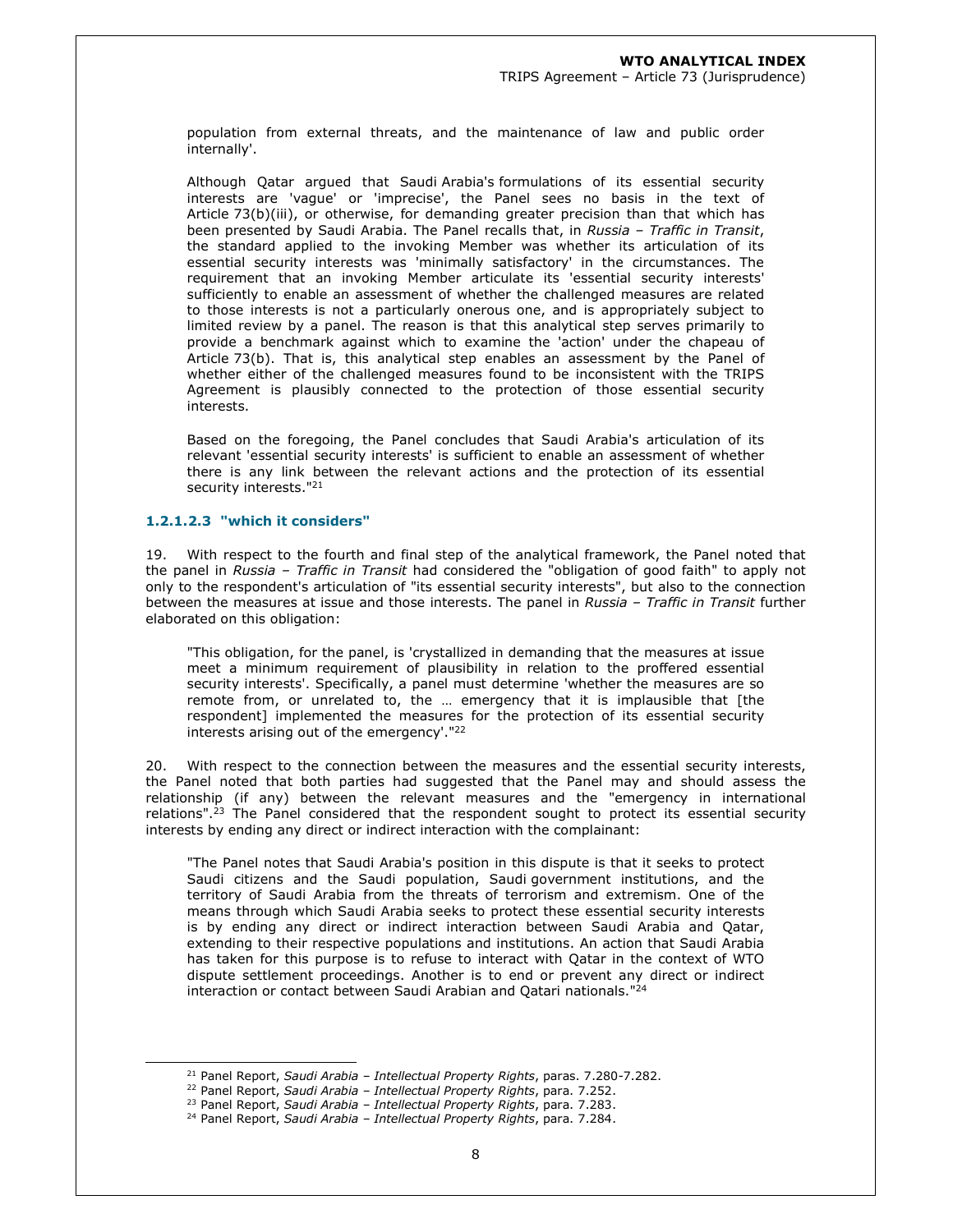21. The Panel then turned to the two sets of measures at issue that it had found to violate specified obligations of the TRIPS Agreement to determine whether these measures, in the context of the "action[s] taken pursuant to Article 73, were justified under that provision.

22. The first set of measures, directly or indirectly, had the result of preventing beIN from obtaining Saudi legal counsel to enforce its IP rights through civil enforcement procedures before Saudi courts and tribunals (anti-sympathy measures). The Panel considered the relevant question for this set of measures to be whether they "m[e]t a minimum requirement of plausibility in relation to the proffered essential security interests, i.e. that they [were] not implausible as measures protective of these interests". The Panel determined, therefore, that it must review whether the anti-sympathy measures "[were] so remote from, or unrelated to, the ["emergency in international relations"] as to make it implausible that [the respondent] implemented the measures for the protection of its essential security interests arising out of the emergency".<sup>25</sup>

23. Ultimately, the Panel concluded that the anti-sympathy measures "m $[e]$ t a minimum requirement of plausibility in relation to the proffered essential security interests, i.e. that they [were] not implausible as measures protective of these interests".<sup>26</sup> The Panel reached this conclusion on the basis of the connection between the anti-sympathy measures, on the one hand, and the travel restrictions and the umbrella policy imposed by the respondent to prevent all interaction with the complainant and its nationals. The Panel also highlighted the close relationship between the general anti-sympathy measures and the instruction from the respondent to law firms in its territory not to act for certain foreign right holders:

"The measures aimed at denying Qatari nationals access to civil remedies through Saudi courts may be viewed as an aspect of Saudi Arabia's umbrella policy of ending or preventing any form of interaction with Qatari nationals. Given that Saudi Arabia imposed a travel ban on all Qatari nationals from entering the territory of Saudi Arabia and an expulsion order for all Qatari nationals in the territory of Saudi Arabia as part of the comprehensive measures taken on 5 June 2017, it is not implausible that Saudi Arabia might take other measures to prevent Qatari nationals from having access to courts, tribunals and other institutions in Saudi Arabia. Indeed, it is not implausible that, as part of its umbrella policy of ending or preventing any form of interaction with Qatari nationals, as reflected through, *inter alia*, its 5 June 2017 travel ban intended to 'prevent[] Qatari citizens' entry to or transit through the Kingdom of Saudi Arabia', which forms part of Saudi Arabia's 'comprehensive measures', Saudi Arabia might take various formal and informal measures to deny Saudi law firms from representing or interacting with Qatari nationals for almost any purpose.

As an ancillary consideration, the Panel also notes the direct link made by Qatar itself between the anti-sympathy measures preventing law firms from representing beIN, on the one hand, and the 'comprehensive measures' taken on 5 June 2017, on the other hand. Saudi Arabia maintained that the 'comprehensive measures' are an 'action which it considers necessary for the protection of its essential security interests', a point that Qatar does not dispute. Specifically, as elaborated earlier, Qatar explained that '[t]he instruction to lawyers in Saudi Arabia to refrain from representing beIN is closely related to the general anti-sympathy measures, and indeed, would appear to be a natural application of that measure'. The Panel recalls that the general anti-sympathy measures were announced by Saudi news outlets on 6 June 2017, i.e. the day after Saudi Arabia's severance of relations with Qatar. The Panel also finds it significant that Qatar's argument has focused on the manner in which the antisympathy measures 'work together' with the travel restrictions that were announced on 5 June 2017, and which undoubtedly constitute an integral part of the 'comprehensive measures' taken by Saudi Arabia. Indeed, Qatar's submissions consistently refer to these two measures in tandem, using the formulation 'anti-sympathy and related measures (e.g. travel restrictions)'."<sup>27</sup>

24. The Panel did not discern a similar connection, however, between the respondent's essential security interests and its authorities' non-application of criminal procedures and penalties to the

<sup>25</sup> Panel Report, *Saudi Arabia – Intellectual Property Rights*, para. 7.285.

<sup>26</sup> Panel Report, *Saudi Arabia – Intellectual Property Rights*, para. 7.288.

<sup>27</sup> Panel Report, *Saudi Arabia – Intellectual Property Rights*, paras. 7.286-7.287.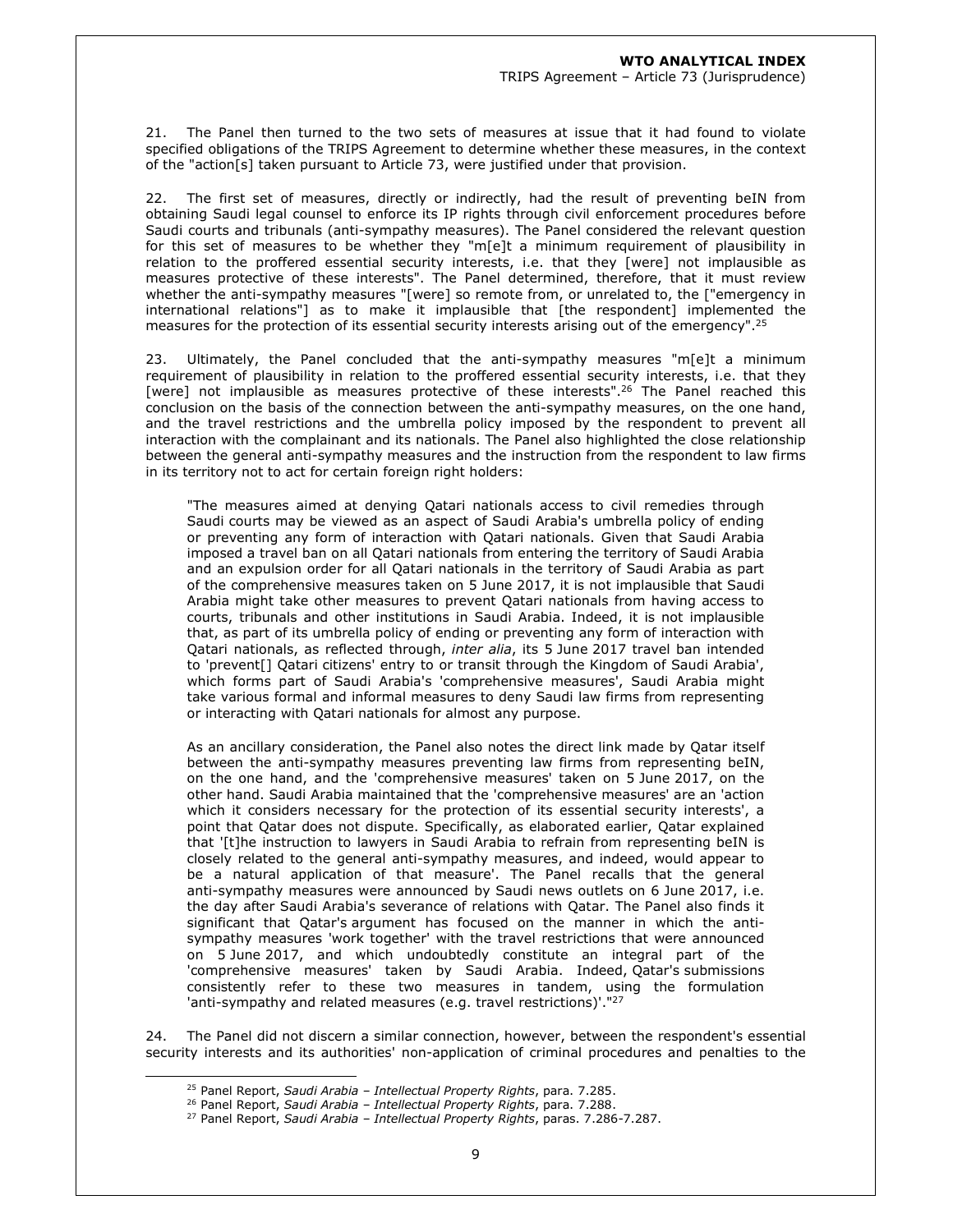copyright pirate at issue in the dispute. In contrast to the anti-sympathy measures discussed above, which might be viewed as an aspect of the respondent's umbrella policy of ending or preventing any form of interaction with nationals from the complainant's territory, the Panel was unable to discern any basis for concluding that the application of criminal procedures or penalties to the copyright pirate would require any entity in the respondent's territory to engage in any form of interaction with the foreign television operator or any other national of the complainant.<sup>28</sup>

25. The Panel noted that multiple third-party right holders submitted evidence directly to the Saudi authorities and made such evidence available to these authorities in the course of the dispute. This evidence reproduced concerns raised by foreign right holders about the activities of the copyright pirate and technical reports concerning its operations and use of satellites to transmit its pirated content to users.<sup>29</sup>

26. The Panel also agreed with the statements of certain third parties that called into question whether a plausible connection could exist between the non-application of criminal procedures and penalties by the respondent to protect the rights of foreign right holders, on the one hand, and the comprehensive measures severing all relations with the complainant. The Panel further elaborated on this issue as follows:

"The Panel recalls that the non-application of criminal procedures and penalties to beoutQ, a commercial-scale broadcast pirate, affects not only Qatar or Qatari nationals, but also a range of third-party right holders. The Panel recalls that several third parties commented on the question of whether—and, if so, how—the non-application of criminal procedures and penalties to beoutQ could plausibly be connected to Saudi Arabia's essential security interests. Brazil stated that it 'fails to see how the respondent's proffered essential security interests, or any country's essential security interests for that matter, could be protected by allowing the operation of a copyright pirate whose broadcasts have spread beyond the respondent's borders and encompass not only the copyrights held by the claimant's nationals but by other countries' nationals as well, including Brazil's'. Similarly, the European Union stated that, without taking a position on the facts of this case, it would 'welcome a detailed explanation clarifying why, in order to protect its essential security interests, Saudi Arabia considers it necessary to breach the rights of third party right-holders'. In its third-party oral statement, the European Union reiterated that it 'would appreciate it if Saudi Arabia could provide a plausible explanation of the reasons why 'it considers necessary' to allow the systematic infringement of the intellectual property rights of EU right holders in order to protect its essential security interests'.

The Panel observes that, in further contrast to the anti-sympathy measures, neither party has suggested that there is any direct link between the non-application of criminal procedures and penalties, on the one hand, and any action taken on, or consequential to, the 5 June 2017 'comprehensive measures' severing relations with Qatar, on the other hand. Whereas the anti-sympathy measures were announced on 6 June 2017, there is no such temporal connection between the non-application of criminal procedures and penalties and the 5 June 2017 'comprehensive measures'. For the reasons given above, there is also no rational or logical connection between the comprehensive measures aimed at ending interaction with Qatar and Qatari nationals, and the non-application of Saudi criminal procedures and penalties to beoutQ.

The Panel concludes that the non-application of criminal procedures and penalties to beoutQ does not have any relationship to Saudi Arabia's policy of ending or preventing any form of interaction with Qatari nationals. Therefore, the Saudi authorities' non-application of criminal procedures and penalties to beoutQ is so remote from, or unrelated to, the 'emergency in international relations' as to make it implausible that Saudi Arabia implemented these measures for the protection of its 'essential security interests'. As a consequence, the Panel concludes that the non-application of criminal procedures and penalties to beoutQ does not 'meet a minimum requirement of

<sup>28</sup> Panel Report, *Saudi Arabia – Intellectual Property Rights*, para. 7.289.

<sup>29</sup> Panel Report, *Saudi Arabia – Intellectual Property Rights*, para. 7.290.